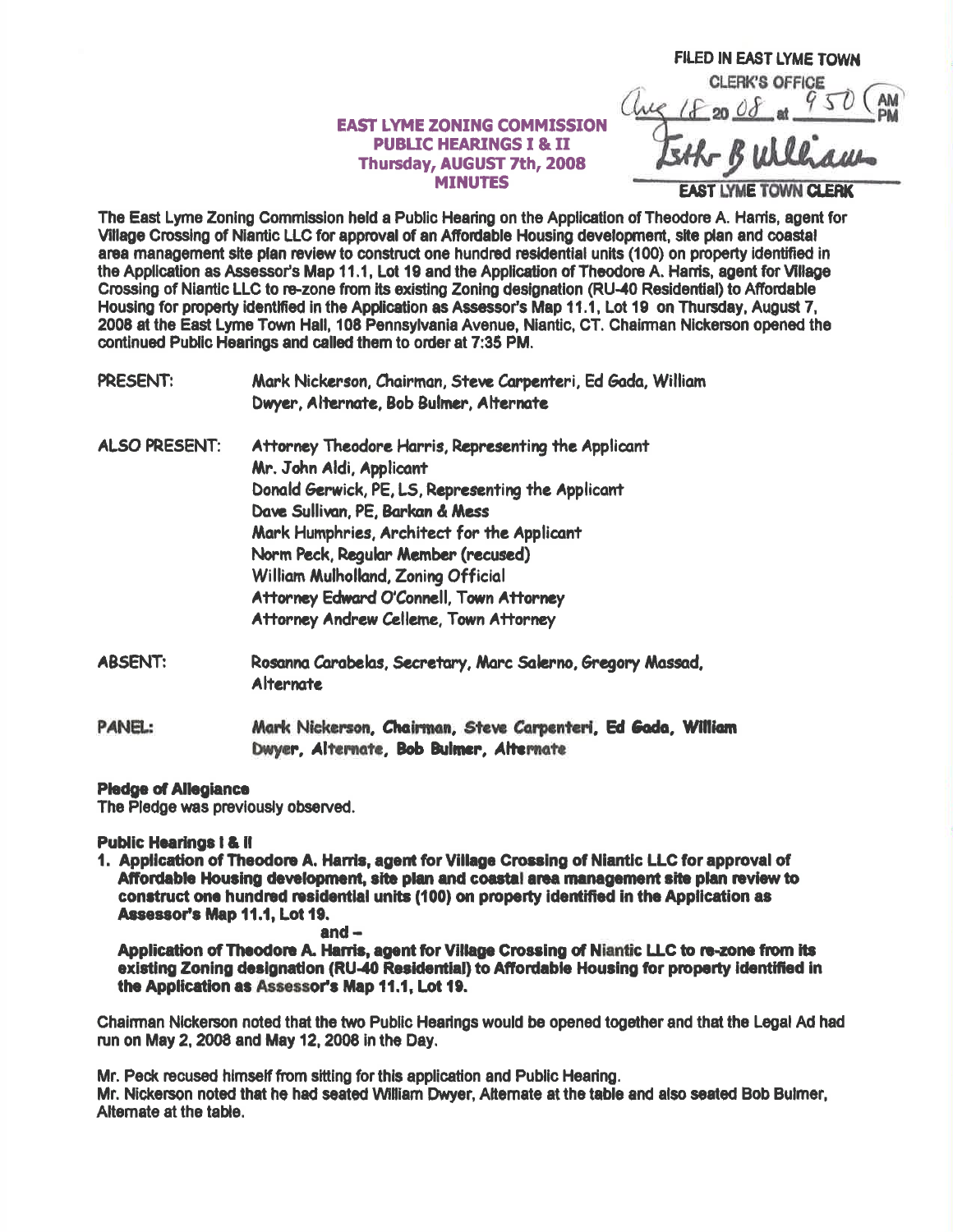Mr. Mulholland recalled that they had said that they would finlsh up with the public testimony first and then to the applicant for response and closing.

Mr. Nickerson explained the protocol of the Public Hearing and called upon the public who has not spoken to please speak first  $-$ 

Jane Dauphinais, Director of the SE CT Housing Alliance said that 26% of the households in CT are lowincome and they are spending most of their income on housing. In East Lyme the housing prices have risen 142%. She said that she often hears that Affordable Housing brings undesirables and low income people and submitted a report entitled CT Housing - Schedule of Gross Income limits which was entered into the record as Exhibit 33. She said that another misconception about Affordable Housing is that it is going to fill up the schools with kids. Rutgers did a state by state study on this and found that 2BR multi-family units generate .27 children which equal 27 children per 100 units. Additionally she clted that school enrollments are down all over the State of CT and are scheduled to decline through the Year 2020. East Lyme enrollments have gone down by 150 children. She submitted a Pictorial Representation of the Rutgers Study which was entered into the record as Exhibit 34.

Attomey William McCoy, 34 Village Drive, East Lyme said that the Janus family of 22 Park Place has retained him. He said that he felt that Attomey O'Connell, at the previous meeting, did a good job explaining the set of rules under which this should be approved however; he wants them to understand that this should be treated like any other application and if they deny it that the burden of proof is on them and that is the difference. There are two applications here – one for a change of zone and one for a site plan. He noted that Attomey Hanls 'picked his poison' by doing it this way and that is the last that he will say on it. He noted that Planning found this inconsistent and that is important enough to use to deny this application. Also, some small part of it is in the CAM area and while it may not be developed in that area, the run-off will drain to that area and it will cause problems. So - Planning has told them that it is inconsistent to make the zone change. With respect to the zone change application, he said that the site is not appropriate for high-density development. He noted the traffic study and Page 5 and that a house limits the site line to the north and that the 85th percentile is used to provide for a margin of error because by using it, that allows them to say that this qualifies. He noted the phasing of the development and that it was stated that it would be developed in three (3) Phases and asked what effect the phasing would have on the drainage as that is an issue. He said that they have an 'elephant in the parlor of water' as Water & Sewer has stated that they cannot at this point in time provide year round water to this project. He said that wells will not support 100 units and that he does not think that they can approve a project that requires water that it won't have. This should be dealt with when they know that there is water as there are pressures on Water & Sewer to develop methods of getting water.

Carrie Janus, 22 Park Place said that this project will create unsafe traffic situations for an existing neighborhood. She said that she drove around Town to see if such a thing existed elsewhere and said that she found that it does not. To Mr. Aldi, she said - 'look elsewhere.'

Owen Cofiey, 8 Park Place, Niantic, CT submified his testimony and read it into the recod. He cited too many houses for sale in Town now and not enough water as reasons that he is against this project. He also noted the traffic and the brush that obstructs the site lines. He said that he owns about 940 feet along the southem edge of the property and questioned if it would be flooded out during heavy rains. Additionally he is concerned about his well and any pollution to it. His testimony was entered into the record as Exhibit 35 and it attached at the end of these minutes.

Julie & John Wilson, 13 Park Place said that someone from Bush Hill at the last meeting had brought up the issue of the bus and schoolchildren and safety and that the next day was the last day of school so they went out and took pictures of the bus, the road and of a child on a bike. They submitted a picture of the school bus on the road which was entered into the record as **Exhibit 36**. She said that they heard that the development at Sea Spray has 52 sotrool drildren and that it is not sold out yet. She said that they do not deny that there is a need for Affordable Housing but if a family is going to look for Affordable Housing, they will look in East Lyme because of the schools and that will add to the system. They submitted a picture of the back of the school bus looking to the west which was entered into the record as Exhibit 37. Also submitted was a picture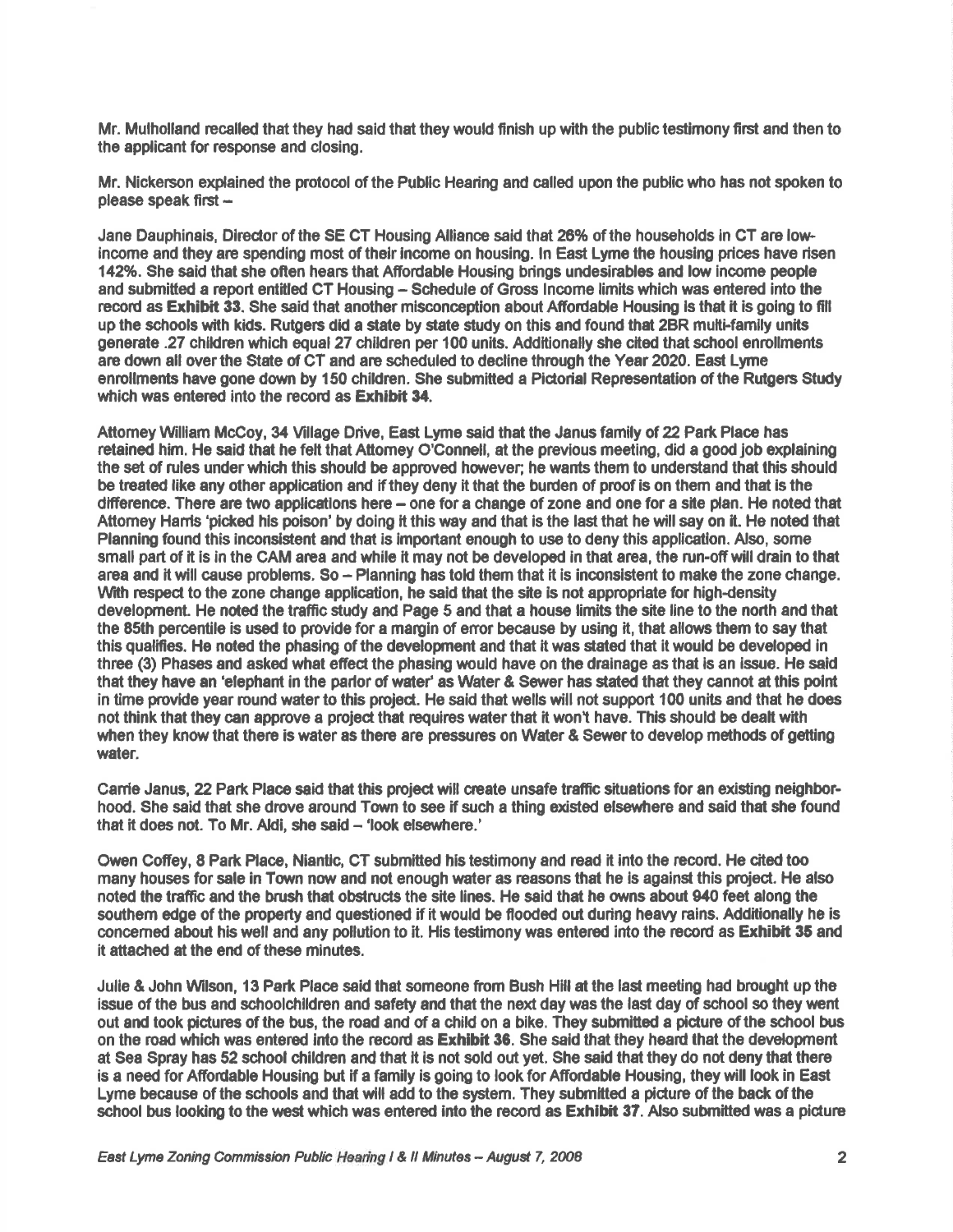showing the Route 156 road with no sidewalks on either side; which was entered into the record as Exhibit 38. She said that she thought that the purpose of Affordable Housing was to have sidewalks, etc. so that people could use them. Route 156 is dangerous to walk and if people are not famillar with the area then sidewalks are a must. They next submitted a picture of the while line on the road and the distance of it to the curb. This was entered into the record as Exhibit 39. She noted that this is what they have to deal with if they are to walk to the Town center - 5" to walk within. They also submitted a picture of the opposite side of the road where Tel-Aid is and people walking. This was entered into the record as Exhibit 40. They also submitted a picture of the road and the sidewalk that one business had to put in. This was entered into the record as Exhibit 41. They additionally said that there are 18 homes with 22 kids on their street and they are talking about adding 100 units of housing and they think that the kids will increase a lot. They moved there because it is quiet and their kids ride their bikes around the circle and if they have more places that bring more kids there will be an increase in the potential for something traglc to heppen.

Carol Russell, 4 Bramble Bush Drive said that her main concern was with the water at the last meeting and that after that meeting, she received the annual water quality report that the Town sends out and noted the source water protection and the mapping that is being done and how it would impact the developers. She said that her concern with the mapping is that she would like to see a moratorium on all development in the entire Town. She is concerned that two of the seven wells have MTBE and Trichloroethylene (dry cleaning chemicals) contamination. She said that she knows that the Town will replace two wells but they may not be the two that she is talking about regarding the contamination. She noted that MTBE has been studied since 1979 but they still do to know enough about it so we are the guinea pigs for it although it was found to cause cancer in rats. She said that they cannot approve this without knowing about the water and even if maybe the levels are okay now, they do not know enough. She asked that the US Department of Health and Human Services books that she has read on MTBE and Trichloroethylene be mentioned in the record - they are: US Departmont of Human Servlces Toxioological Profile for Trichloroethylene dated September 1997 and the US Department of Human Services Toxicological Profile for Methyl T. Butyl Ether (MTBE) dated May 1996. She continued that she felt that the drainage issue was left unclear as was the on-going maintenance of the drainage system as the impact on Park Place could be serious. She said that she does not think that Park Place should have to clean up anything caused by the drainage system. Also, with regard to the Association dues - she said that it does not seem that the Affordable Housing units would get a discount on their dues and she does not know that they will be able to afford their insurance, dues and the drainage fees if there is a problem.

Deborah MacDonnell, 21 Park Place said that she is opposed to this project and that she would like to add some facts - the Town has a water crises; the bus stop is dangerous for the children and adding more cars will make it worse; the traffic study is faulty and was done in August 2007 which is traditionally a quiet time as families are not going back and forth to school activtties; there is no egress; the public interest is not served by Mllage Crossing due to the water issues and the non-availability of year round water; the density is too much; this is not appropriate for the Park Place area and Niantic has other Affordable Housing projects available to those who want them. She said that as of 4:30 PM today that there were 27 homes for sale for under \$250,000 in Town and with no deference to Jane Dauphinais, this seems to her to be considered Affordable Housing at that price. She asked that they deny the application and also submitted her testimony which was entered into the record as Erhibit 42.

Philip Russell, 4 Bramble Bush Drive said that they already have 22 students being picked up and that if there are to be more that they would have to have two (2) buses going through there and that would create more issues and more traffic problems. He also noted that they need more wells to be able to supply water to the Town.

Bob Gadbois, 358 Boston Post Road said that Julie Wilson said that there are 52 kids from the Sea Spray development but that he heard the Superintendent of Schools say that there are 90 kids coming from there. Also, water is a problem that they will not be able to keep up with, without other measures in place.

Gina Lincoln 37 Hill wood Drive said that she is 'sort of' an abutting property and that she would see the elderly housing building at the top of the hill and that whlle she is in favor of Afiordable Housing that she does not know of anyone who works at Stop & Shop or Dunkin donuts who could afford to pay \$250,000 plus the dues and fees to buy one of these units. She noted that there is one point of egress and asked what would happen if a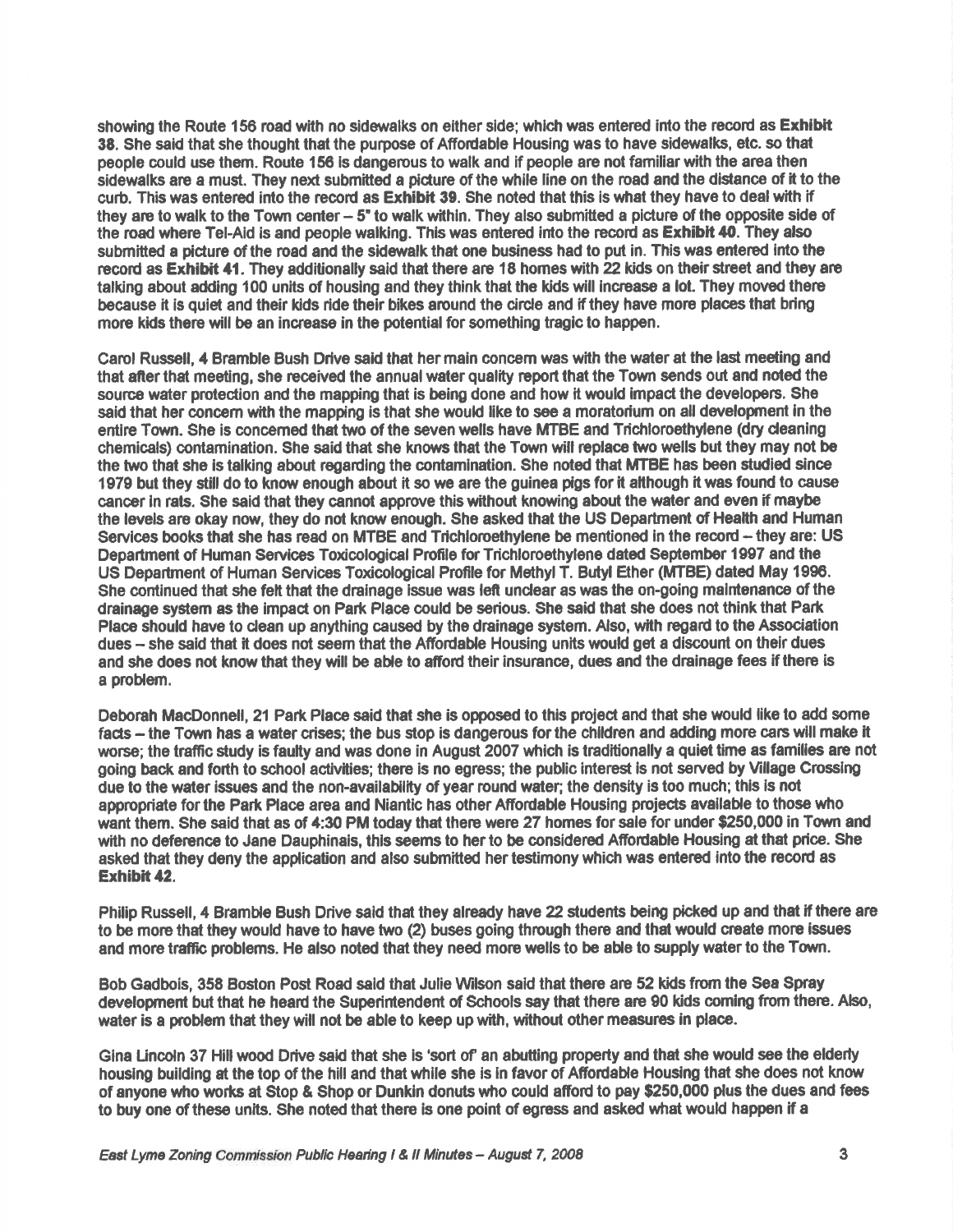Peachtree happened here as they would not be able to get a lot of Public Safety vehides up there. And, if it is not gong to be a Town Road and it is a steep road and 'Joe landscaper' is doing the plowing and he does not plow it right away in the winter - how will the people get u and down that hill.

Mr. Nickerson said that he had received a letter from Timothy and Vivian Cronin of 31 West Main Street noting the difficulty that they have walking their dogs on Route 156 and the difficulty that they have getting in and out of their driveway. They said that is it stressful with all of the traffic. This was entered into the record as Exhibit 43.

Mr. Mulholland noted the memo from Elill Scheer, Town Engineer dated 8/5/08 regading the Mllage Crossing plans and identifylng some six (6) items including changes on the stone and detention basin. This was entercd into the record as Exhibit 44.

(Note: a brief break was taken here)

, jj'il '

Mr. Nickerson called upon Attomey Hams for any comments that he would like to make.

Attomey Theodore Harris, representing the applicant, said that he would like to respond to some comments that Mr. McCoy made. He quite properly told them that they had CGS Section 30g charges them with the burden of proof but also limits it to public health and safety issues and - while there are two separate applications - it is still fundamentally an Affordable Housing application. Regarding the Planning Commission resolution he noted that anyone reading the POCD can see that it has a lot of balances within it and that it seeks to have this type of housing in this type of area. To focus on the CAM which is an infinitesimal area that is not being impacted does not make sense when they have a letter from OSLIP that states that their concern is that they meet the stormwater drainage plan which they have stated they will do. The GAM line meanders and catches the first 30' only of this site. He said that he believes that if they look at the POCD and the need for Affordable Housing in Town, espedally for elderly Afiordable Housing and they look at the document as a whole that the only thing that they could find this to be is consistent. With respect to Water & Sewer - the water report that was sent out to everyone states that the water standards of all wells are acceptable and that they do not expect that to change. They have had an issue during the dry conditions in the summer which is related to the stream flows and they are mandated by the DEP. Water & Sewer is actively pursuing new wells and other means to alleviate this yearly problem that they face. Also, the directive of this Commission is not to determine Water & Sewer capacity issues - but only to determine if it is available to this site. What the Town currently has is a restriction of water usage on the weekends. The impact that this development would have is some 20,000 gpd which is small in light of the 3M gpd that is used. He said that they recognize that they have to work with Water & Sewer going forward and that they will have to irrigate by using their own wells and that they are quite willing to do this. But - Water & Sewer is the jurisdiction of the Water & Sewer Commission and not this Commission. This Commission can approve its particular part as every development application requires multiple layers of approval. He said that with regard to the height of the building at the top of the hill that they heard from the neighbors that they were not in favor of it and they have decided that they would remove the top floor which would bring the

building to three (3) stories or 33' in height from four (4) stories.

Mark Humphries, Architect for the applicant presented plans that reflect the building at three stories in height. This was entered into the record as Exhibit 45. He said that it represented a 9' reduction in the height of the building at the top of the hill. This will take a full floor off of the building and they would be losing 10 units which would bring the total unit count down to 90 from the original 100.

Attorney Harris said that with regard to sidewalks that he is not suggesting that walking along Route 156 is an easy task and that they have instead encouraged on-sile walking trails and paths to have the people remain at the site. As everyone knows, Route 156 is an extremely difficult area to build a sidewalk as it would require a bridge in one area and many permits from many State agencies as it is a State road. There is very little street frontage to their parcel and they would have no problem putting a sidewalk along their area to the bus stop. He submitted a bus route schedule showing Park Place on it and this was entered into the record as Exhibit 46. He said that while Mr. Scheer suggested a sidewalk to the school that there is bus service to the school. Regarding the width of the road - the regulations allow for a 24' wide road with no street parking. He noted that the buses and cars tend to travel in the middle of the road (as seen in the pictures submitted) and that he would suggest that they would travel in their own lanes.

Mr. Mulholland asked what the road width was in the subdivision regulations.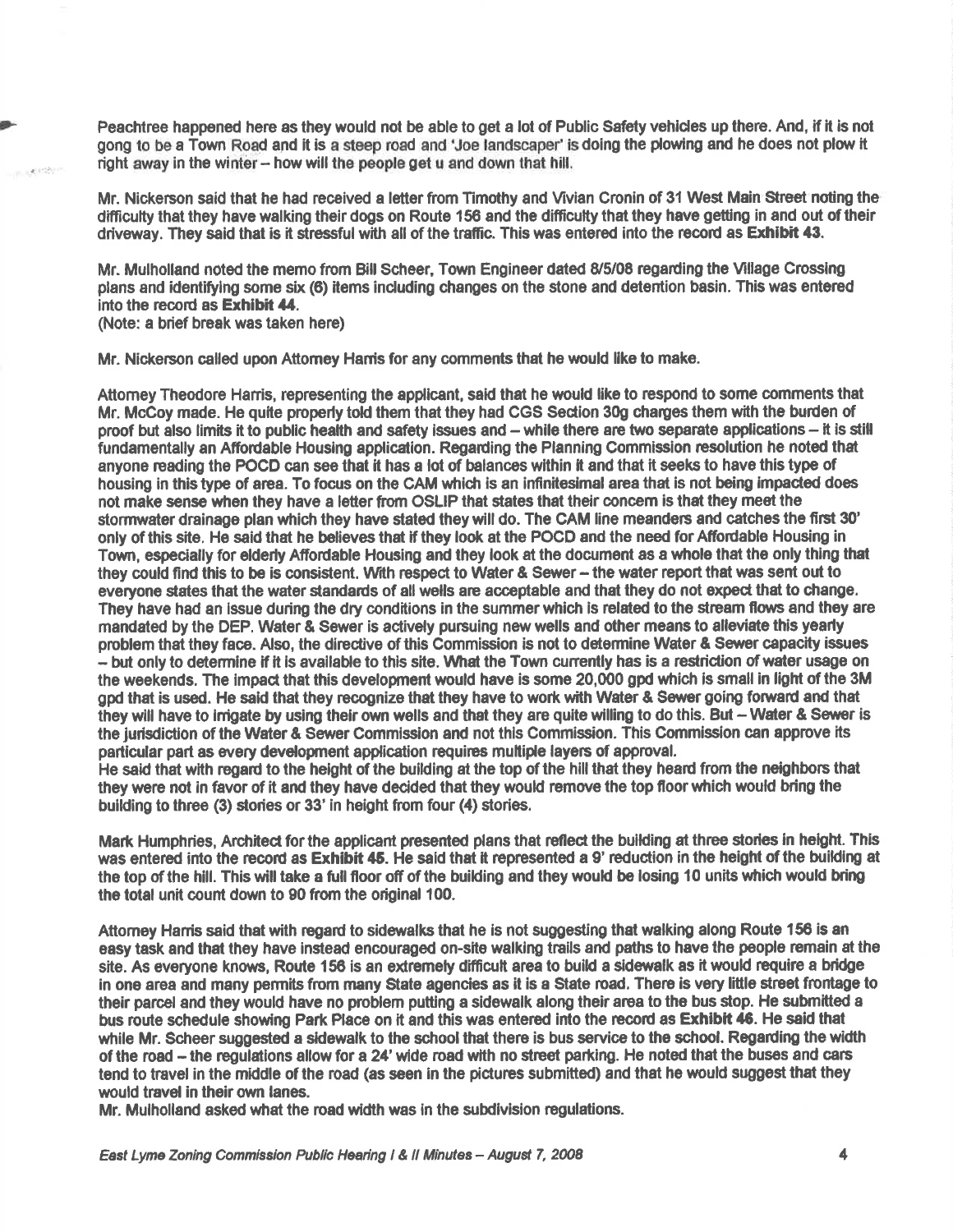Attomey Harris said that it is 28' but it is in the process of being reduced. He continued that with respect to the drainage system that there would be onsite maintenance and that it is an indemnity agreement in the documents and should the Town have to step in all of the owners would have to pay for what needed to be done. He said that they have been in touch with the Fire Marshal and that he has said that they would have no issues with safety at this site. He noted that he lives at Pond Cliff and that most times his private drive area gets sanded and plowed before the main road does. He added that it is not the job of the Commission to govem the Association as there are many Associations within the Town that operate successfully. He then introduced Dave Sullivan of Barkan & Mess to discuss the traffic issues that were brought up.

Dave Sullivan, P€ Barkan & Mess said that there were comments that they did not do the traffic counts proporly or at the right time. He said that the oounts were taken at Route 156 to Park Plece and induded all of the hornes. This is the first time that he has heard that the summer traffic is not as bad as the rest of the year and he said that they are required to take a study during the summer. The 24' road width is a geometrically acceptable road width. Regarding the Book Bam cars blocking the site lines, he said that he checked again (Exhibit 20) and that the site line goes in front of the telephone pole. He noted that it is the dirt area where the people are parking and that it is important that they look at it as they would have to be parked in the road to block the site. The 85th percentile speed is the proper methodology to use. Attomey McCoy said that they turned it upside down by measuring the speed of the traffic and getting the 85th percentile and granted most times it is higher than the posted speeds however; they have two (2) full days of study rather than the two hours that the State does with their studies.

Mr. Nickerson noted that there is a telephone pole that could be in the way of Park Place and asked if changing that intersection woukl be feasible.

Mr. Sullivan said that one telephone pole would not necessitate an obstrudion. lf there wene a number of them or large trees there that would be different. With the one telephone pole he said that he would not expect that there would be any changes to that intersection but -- they will see what the DOT has to say as this has to be submitted to them.

Mr. Bulmer asked when the two days of traffic study were done. Mr. Sullivan said that they were two week days – one was August 22, 2007 and the other was a Tuesday or Thursday before or after that.

Mr. Bulmer asked if parking is allowed on Park Place.

Mr. Sullivan said that they pull off the road.

Mr. Mulholland said that is the jurisdiction of the Selectmen.

Mr. Gada asked Attomey Harris about the walking trails on site. Attomey Hamis said that the trails are on the site plan along with the sidewalk.

Don Gerwick, PE, LS for the applicant submitted Sheet 7 along with the complete set of plans revised through 8/7/08. This was entered into the record as Exhibit 47. He noted that the Town Engineer's comments are incorporated into these plans. He said that they have two components of a sidewalk along the main access road and trails that go all around and loop through the site. He identified where these might be.

Mr. Dwyer asked if there is one way in and one way out.

Mr. Gerwick said yes.

Mr. Mulholland asked if there was any other egress.

Mr. Gerwick said no and explained that the size and configuration works and the steepness meets the 10% subdivision standards. If they were to go to Bush Hill it would be too steep and they would have to go through wetland areas. He said that he used to live in Saunders Point and that there was only one way in and one way out and that road is only 18' wide and it worked out okay and still does. With respect to the sidewalks on Route 156, he said that he thinks that the neighbors delineated the reasons for NO sidewalk there very well. He also cited the floodway of 150 which FEMA would not allow anything built in so a bridge would have to be built there in order to cross. He noted that there is also quite possibly limited State ROW in that area and that it would also require some serious DOT and Army Corps of Engineers permitting. And, he said that is was never their intention to encourage people walking to downtown as they are proposing three internal recreation areas and walking trails etc. He also noted that the Town built a nice stretch of sidewalk on Route 161 but he rarely sees anyone on it. He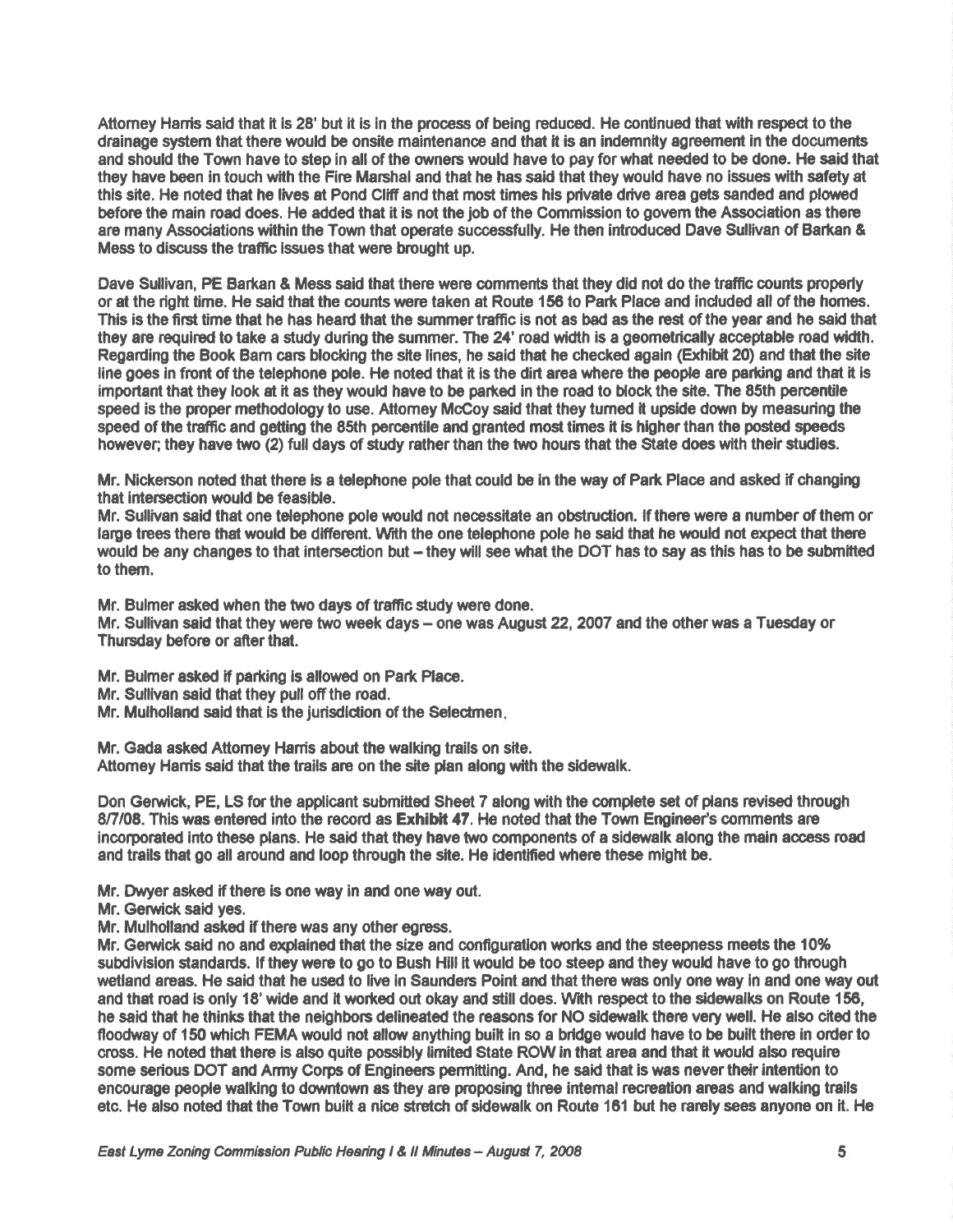presented Panel 12 of 15 showing the Flood Zone and Floodway on Rte. 156 fiom the FEMA weboite dated 611511984 which is the most recent. This was entered into the record as Exhibit 48. He sald that he wants the record to refled thet he is also a Certlfted Floodplain Manager and that the State only has frve (5) of them and that he and his partner make up 40% of the States' five (5). He said that this is important in relation to drainage concepts and issues and that Attomey McCoy has either not looked at the plans or doesn't understand drainage as the catch basins go into a detention basin and it is only if it exceeds a 100 year storm event that it would go into the Town's system. He said that they have never before been asked to adhere to the standards that are adhered to in this project and that he can state that their drainage system will have no adverse impact on the adjacent areas. The system is sophisticated yet simple with respect to maintenance (ie.: Clean out the sands, cut back the brush/grasses that grow) and they will probably have the cleanest water coming out with the exception of the new Hole in the Wall Project. He continued that Mr. Coffey was correct that in June of 1982 it was not a 100 year storm but rather a 200 or 500 year storm event that took place. Mr. Coffey will see no ponding of water on his property from this project - that is one of the goals of this system. Regarding the CAM, he said that he spoke with Marcy Balint and that she ahs no concerns as they will have no impact on any coastal resources or the Pattagansett or the Town well system (they are one mile down grade from the Town well system). The first two (2) drainage basins would be built in the ffrst phase and would be built before the roads are built. The othertwo are smaller and relate to the other phases.

Mr. Nickerson asked if – referencing the pictures that were presented showing the back yards flooded from the storms – there would be any further impact of that nature.

Mr. Gemick said that they would probably have the same problem as they do now as they are backed up to a brcok and if they look at their drainage; if there is a 100 year storm event there uould be impeds to the Pattagansett River system which are part of the FEMA mapping that shows those houses as being in that path and they would be impacted by that. What their drainage system will do is to catch all the water coming down and to slowly release it as recharge underground.

Attomey Harris asked to give some closing comments.

Mr. Nickerson asked if the Commission had further questions.

Mr. Dwyer asked about the single entrance and exit.

Attomey Hanis seid that it is not unusual to have a single entrance and exit and that they would have thought if there was a ooncem that it would come from the Fire Marshal and he had none. He added that you would typically have two points of egress when there is a problem getting out and there isn't any here. He noted that Pond Cliff with 100 units has a bridge and only one way in and out.

Mr. Mulholland asked when Pond Cliff was built.

Attomey Hanis said that it was in 1985.

Mr. Gerwick noted that the distance going into this site is the same as that of Sea Spray which also has only one point of access/egress.

Mr. Gada asked if there was any possibility of a trail through the land to the Niantic Center School. Mr. Gerwick said no, as they would need a retaining structure near the Book Barn and a bridge for the Pattagansett. He added that he feels that would be an unfair burden to place on the developer and that he feels that it should be shared by all of the taxpayers as the people here have testified that it is not safe and that they have trouble walking there. The developer would be covering one-third of the distance with a sidewalk out to park Place and the bus stop.

Mr. Nickerson asked why the large building is at the top rather than the bottom. He said that he would think that it would have been done the opposite way rather than to put the elderly at the top.

Mr. Gerwick noted that he is of the age to occupy these units and said that the bottom area would note be too bad but with the elderly they would have elevation differences and it is easier to stagger the smaller units up the grade. He said that it was a thought on the part of the developer that doing it this way, they would be able to get the Affordable Housing units to the public faster and it became a combination of factors.

Mr. Carpenteri asked the pice of these units.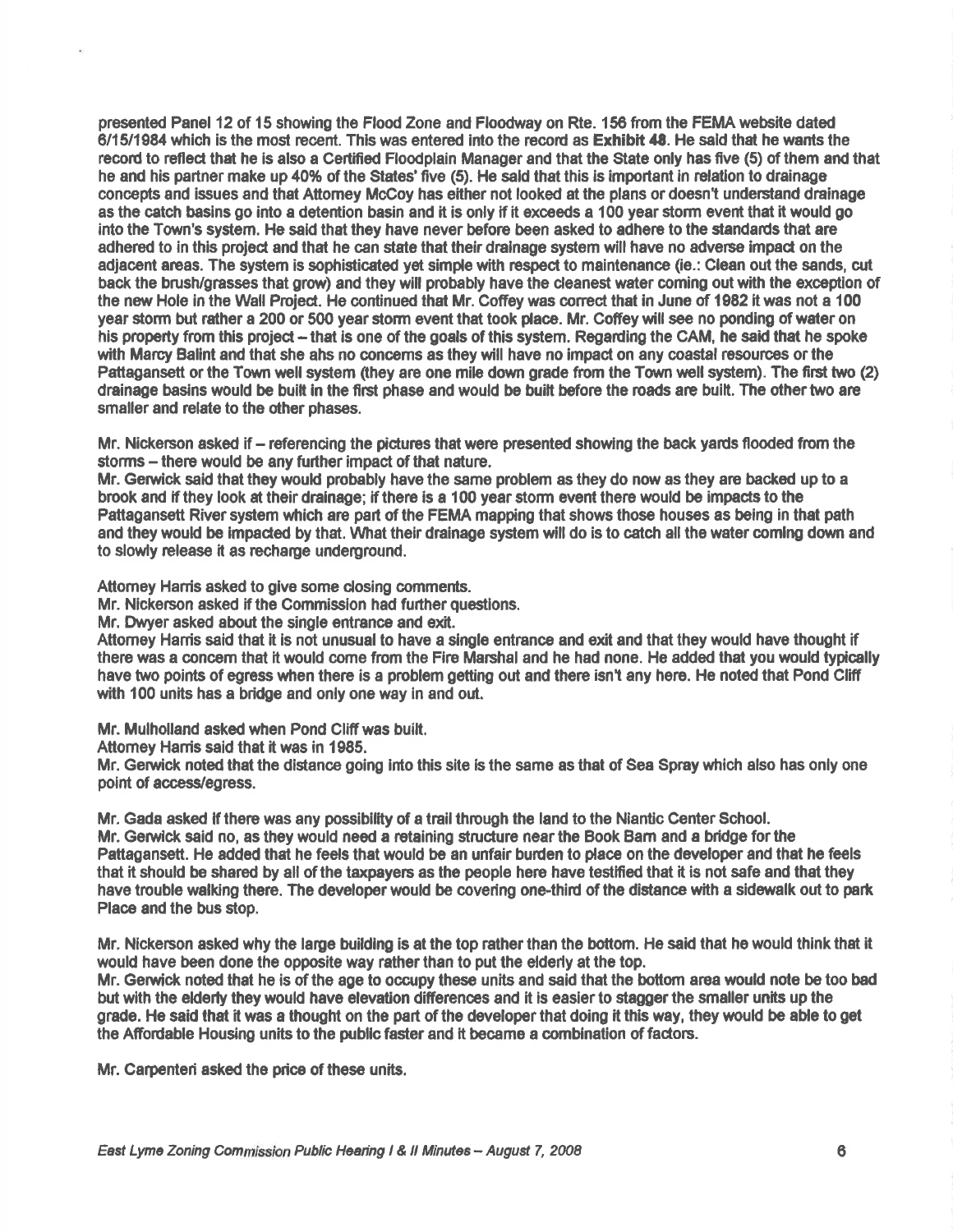Attorney Harris said that the Affordable Housing units would be in the \$145,000 to \$155,000 range. The 60% units would be \$145,000 and 80% - \$190,000. Where the elderly affordable housing units are involved the 60% would be  $$155,000$  and  $80\%$  -  $$198,000$ . The market rate units would be at \$225,000 and up.

Mr. Bulmer said that he walked around that area and found it to be heavily forested and asked how they would classify it.

Mr. Gerwick sald that it does have a heavy sland of vegetation and a number of very large boulders with many smaller boulders which are consistent with the conservation service soil types. As you move down the hill it is mostly boulders and not ledge.

Mr. Bulmer asked what he would guess is the helght of the trees.

Mr. Gerwick said probably 50' to 60'wtth a heavy under story of Mountain Laurel.

Mr. Mulholland asked about the phasing plan and considering the trees - if it was their intent to clear cut or save as many trees as they can.

Mr. Geruick said that personally he is committed to saving es many trees as possible but ln committing to Town standards would require the center of the project to be stripped and regarded and replanted with the trees in front being evergreens of 8' to 10' in height. He said that they can ask for a larger size and to use fast growing varieties.

Mr. Mulholland asked for the record if they would strip all at once or as they go in the phasing plan process. Mr. Gerwick said that it would be absolutely the latter- you work as you go in the phases for erosion control and also not necessarily a whole phase would go at once so you would also be doing a phase within a phase.

Mr. Mulholland asked Mr. Gerwick if he would be the project engineer if this were to go forward. Mr. Gerwick said that he would have to say yes. He noted that they stake out areas and that he is not bashful about what he expects from the project workers.

Mr. Mulholland asked if theywould volunteer up an S & E (soil and erosion control) bond. Mr. Gerwick said yes, they would. He added that you cannot move into the next phase until you have the first phase stebilized.

Mr. Nickerson said that he would open this to the public for new comments only and ask that they focus on what has not been heard from any of the testimony that has been given wither tonight to in the past public hearing.

William McCoy, 34 Village Drive said that his concern is that the applicant filed a plan that no one has the opportunity to see and comment on. He also asked if it addrcsses the easement and issues of the Town Engineer. He said that the easement on the site line they have no information on and that it is a 'pig in a poke'. The maintenance of the drainage system is not just for the residents of the project as it affects the down gradient neighbors. He said that it should be in writing and that he does not think that it is in writing or that they have it.

Julie Wilson, 13 Park Place submitted a picture showing the entrance parking on Park Place during the weekend when the cars park there. This was entered into the record as Exhibit 49. She also submitted a picture showing the Book Bam and that was entered into the record as Exhibit 50. She also asked if it was a manual count or a line across the road that was used to do the traffic count; why the line in Park Place was where the circle splits as 22% of the neighborhood would not cross it; did the Fire Marshal state anything in writing  $-$  if not  $-$  would they request that it be in writing; and, wfien were the traffic counts taken. She suggested that they focus on the other end of Town for Affordable Housing rather than here and that they require that this project be 100% Affordable Housing if there is such a need for it.

Deb MacDonnell, 21 Park Place said that the Park Place neighborhood of 18 homes had two (2) major fires in the circle and that fortunately the people could get out due to the area on the circle. If there was a big fire, there would be no way out.

Philip White, 27 Park Place said that in the winter time when the snow is pushed to the grates and it melts, where will it go - to Park Place.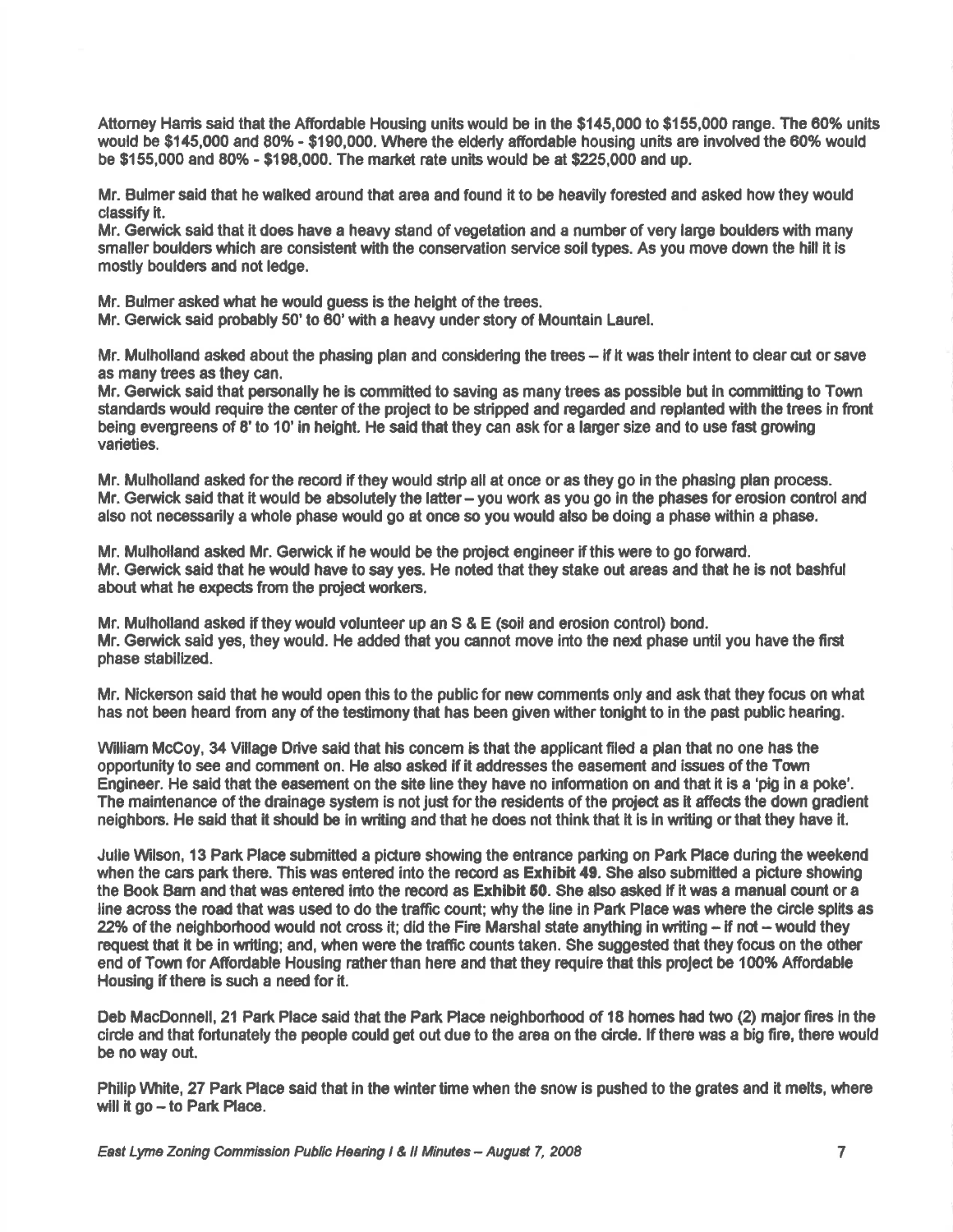Mr. Nickerson noted that Attomey Harris as the applicant's representative has the last word -

Attorney Harris said that the easement is owned by this applicant and that there is no issue with the site line. The maintenance plan is ftled on the dan sheets and is what would be filed and adhered to as part of the documents.

Mr. Mulholland stated that the Fire Marshal has looked at the plans during the review procoss.

Mr. Sullivan of Barkan & Mess said that Route 156 and Park Place were done with manual counts during the 7 -9 AM peak hours and that they take the highest hour. The others were line counts one on Route 156 to the left of Park Place to look for speed so that they know what the speed is coming at you and one on Park Place to also confirm the speed to the lefl.

Attomey Hanis said in response to Attomey Mc€oy's comment about the plans that the plan is the same plan that they have all seen - it just incorporates the comments from the Town Engineer.

Mr. Mulholland said that they were minor things  $-$ 

Attomey Hamis said yes, stone etc.

Mr. Gerwick said yes and that it addresses the comments of the Water & Sewer Engineer and the Town Engineer dnd alldstails were identified on the plans. The slte line is on ffgure 15 and it is not a 'pig in a poke' as the site line is owned by the applicant. And - Attorney McCoy was either not listening or has not looked at the plans as the detailed maintenance plan was submitted previously.

Mr. Bulmer said that Mr. McCoy said that with the maintenance that he was concerned with the down gradient. Attomey Hanis sald that it ls based on the malntenance on-slte and lf lt would have efieds olf-slte. Mr. Bulmer asked if they find that it won't be zero.

Mr. Gerwick said that if it is not aero that it will be close to it and that there will be less than what is coming off the site today. The Association has schedules that they have to adhere to and maintenance that has to be done and this has to be certified and annually inspected and if not – they are in violation of their permit. There are multiple levels of control here. He said that he takes his ethical llability very seriously and has to cortify these things and that while he understands both concerns, he feels that they have multiple levels of protection here and design bonding.

Attorney Harris thanked the Commission for their time and summed that this is an Affordable Housing development with two components - one is an Adult Affordable Housing component and there is a need for the elderly to have a place to go to without having to move out of the Town. He said that he believes that they have shown that this can be developed safely and also that the Town Engineer has had no further comments. He said that he would urge their approval of this much needed project.

Mr. Nickerson called for a motion to close this Public Hearing

\*\*MOTION (1) Mr. Gada moved to close thls Public Hearing. Mr. Bulmer seconded the motion. Vote:  $5 - 0 - 0$ . Motion passed.

Mr. Nickerson closed this Public Hearing at 10:40 PM.

Respectfully submitted,

Koren Zmitruk, Recording Secretary (Note: Mr. Peck was seated and returned to the table)